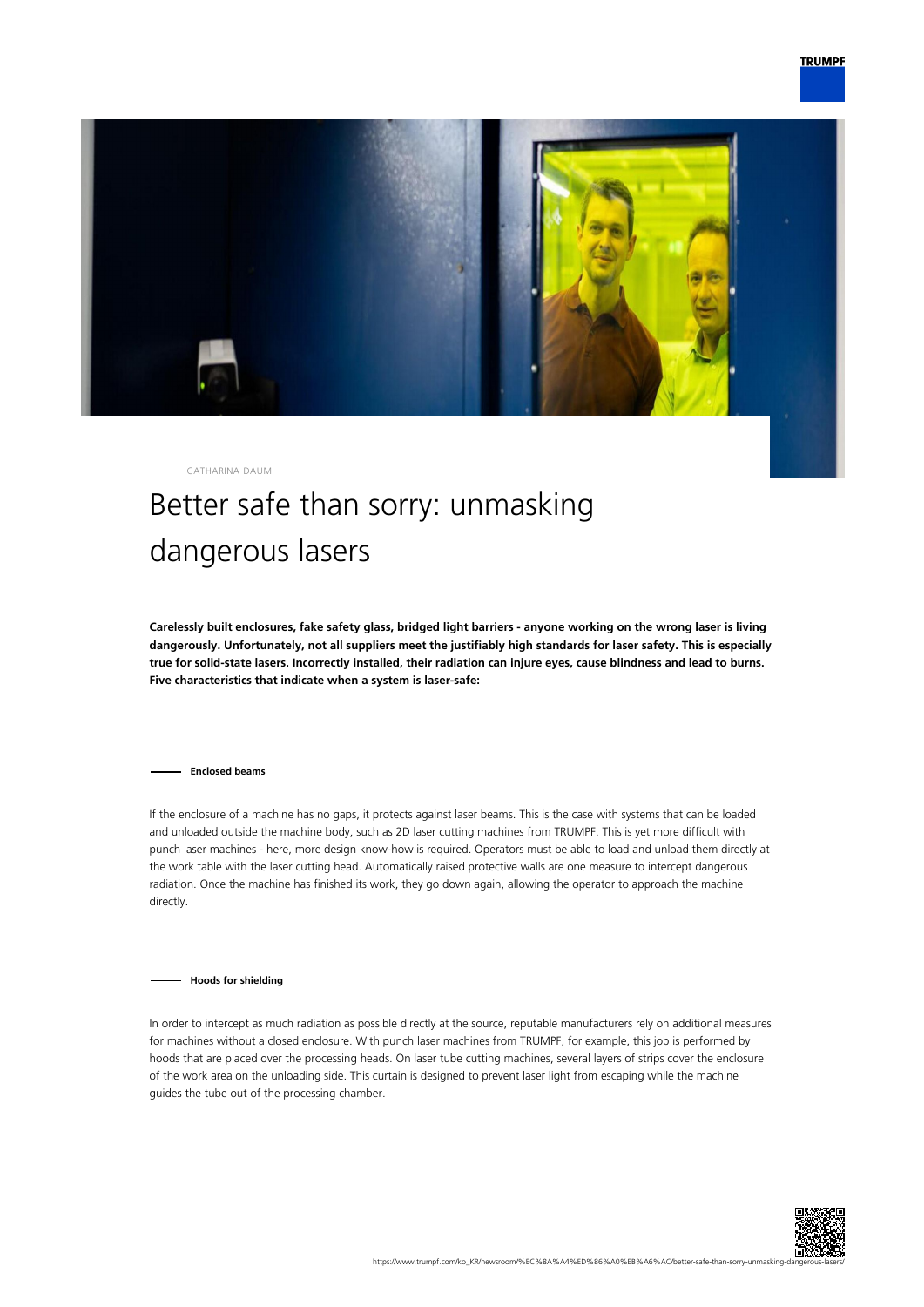

## **Lasers only seen through protective windows**

In many systems, the production process can be monitored through a window. To ensure that the operator remains unharmed, the plastic window must not allow any radiation to pass through. This is not just a matter of the light of the original laser beam. Because while cutting with solid-state lasers, so-called secondary beams in other frequencies can be generated in addition to this infrared cutting beam. For example, ultraviolet (UV) rays can be formed during the processing of metals. The pane must also reliably shield this light. Laser-safe windows can usually be identified by their green color. But be careful: not every pane is automatically safe. In addition to a CE marking, a laser-safe pane also bears other information, such as its protection level.





In Ditzingen, many colleagues deal with the topic of laser safety, for example Andreas Pfaff, Florian Reckziegel and Axel Körner (from left to right). As Safety Architect, Mr. Körner is responsible for machine tool safety. Andreas Pfaff and Florian Reckziegel work in 2D laser development and test machines at an early stage.

On the **TruMatic**, hoods shield the processing head, and protective walls on the work table move up if necessary.



Laser-safe windows can usually be identified by their green color. In addition to a CE marking, a laser-safe window comes with further information, for example, on the protection level.

## **The intervention of light barriers and sensors**

If a person enters the processing area of a laser cutting or welding system, the machine must stop immediately. The laser beam must be switched off. Light barriers and safety switches should be available for this purpose. The same applies to worn equipment: if the cable that guides the laser light to the cutting head is damaged, sensors automatically switch off the laser. Protective devices take care of this. In addition, sensors in the laser light cable detect whether it is connected to the cutting head without any gaps, so that radiation does not escape anywhere.

## **The clean extraction, filtering and disposal of hazardous substances**

Hazardous substances are generated during laser material processing. We are talking about tiny particles and gases. They can damage equipment and are dangerous for people and the environment. For this reason, the machine must be equipped with an extraction system. It captures the hazardous substances and feeds them to a filtration system. Thanks to it, pollutants can be separated from the air and disposed of cleanly.